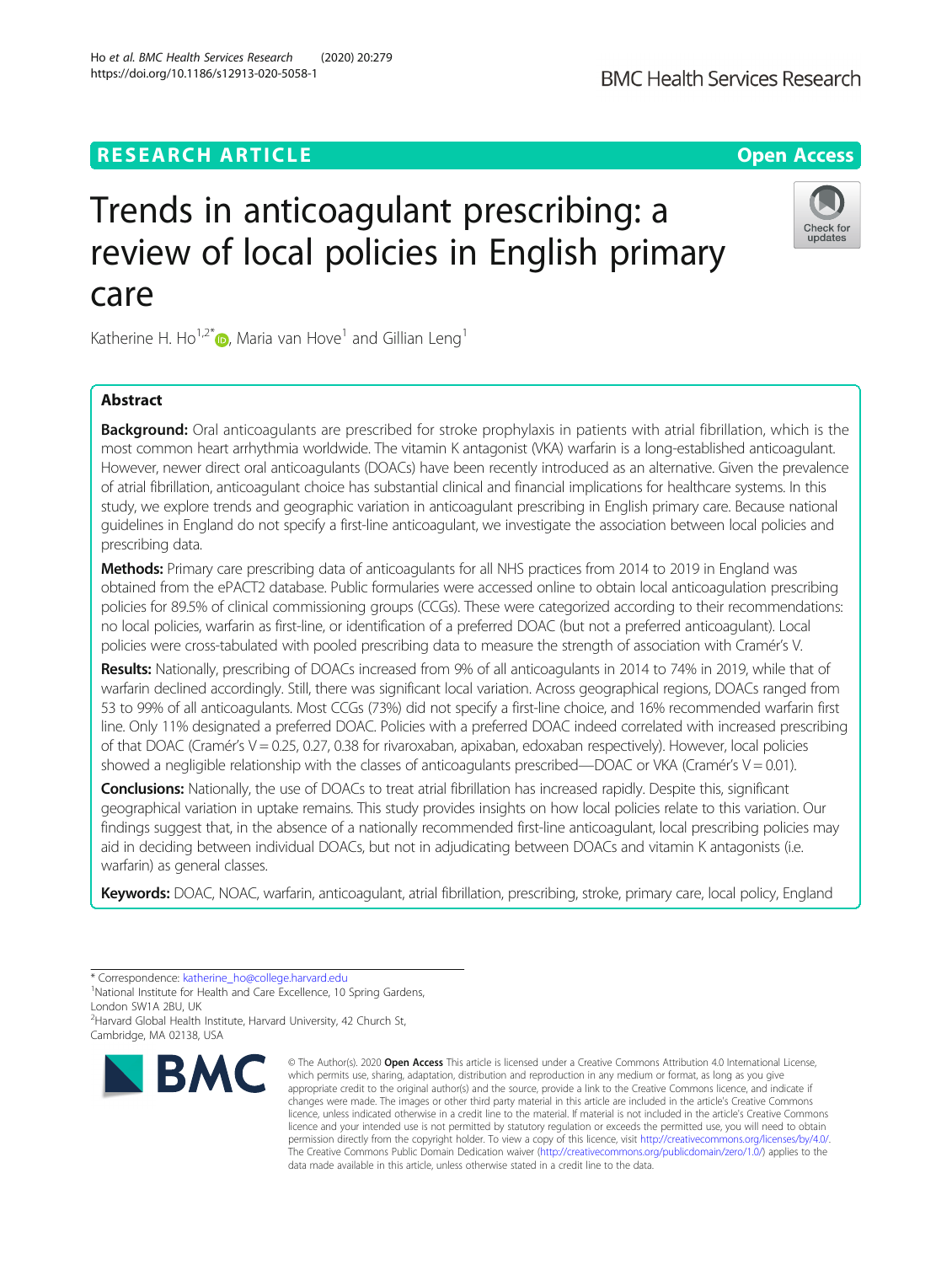## Background

Atrial fibrillation (AF) impacts millions of individuals worldwide and is the most common heart arrhythmia. Individuals with AF have an increased risk of stroke, which inflicts a heavy burden on both individuals and societies [\[1](#page-6-0), [2](#page-6-0)]. Anticoagulants are now recognized as an important treatment in the prophylaxis of stroke due to AF.

Warfarin is a long-established anticoagulant which requires close blood monitoring and dietary modifications. It is part of a class of drugs called Vitamin K antagonists (VKAs) that inhibit the enzyme Vitamin K epoxide reductase. In the past decade, however, new direct oral anticoagulants (DOACs) have become available. They operate by a different cellular mechanism, instead inhibiting Factor Xa or thrombin. Randomized controlled trials have shown that DOACs are non-inferior to warfarin when used for stroke prevention [[3](#page-6-0)–[5\]](#page-6-0), and some analyses of clinical effectiveness suggest they are actually preferable [\[6](#page-7-0)]. DOACs are also convenient due to a lack of mandatory monitoring, and—compared to warfarin—have fewer problematic food and drug interactions.

In England, there is considerable effort at the national level to coordinate and disseminate information on medical best practices. For example, the National Institute for Health and Care Excellence (NICE)—with which the authors are affiliated—convenes panels of physicians, statisticians, and patient representatives to discuss scientific literature. Ultimately, NICE is responsible for conducting appraisals of new medicines to decide whether they represent a cost-effective use of resources for the National Health Service (NHS). These assessments of value also consider clinical efficacy. Only drugs with a positive appraisal are routinely commissioned—and therefore used—in the English NHS.

Currently, four DOACs have received positive appraisals: apixaban, rivaroxaban, dabigatran, and edoxaban. Thus, the NHS is legally obligated to pay for these medications.

In practice though, local implementation may lag behind the national green light. There are several barriers to the actual uptake of these newly approved medicines. DOACs have been deemed by NICE cost-effective in the long term, and independent analyses have concluded that DOACs are superior to warfarin in this respect  $[6]$  $[6]$ . But the initial cost of a prescription for a DOAC is much higher than that of warfarin, which may give pause to local commissioning agencies. Also, while several realworld studies on DOACs have established reassuring safety profiles [[7,](#page-7-0) [8](#page-7-0)], fears of increased bleeding linger, particularly in the media [[9\]](#page-7-0). There existed no antidote for rivaroxaban or apixaban until the introduction of andexanet alfa in 2018—and still, no antidote has been recommended by a NICE technology appraisal. This is all in addition to potential inertia derived from pre-scriber preference and experience level [\[10\]](#page-7-0). Finally, a bevy of local factors such as pharmaceutical rebates, local incentives and policies, and patient demographics influence prescribing choices.

In addition to its decision-making capacity, NICE also issues guidelines on management of diseases and conditions, which may indicate which treatment should be considered first line. However, NICE guidelines on AF management do not give a clear indication in this respect. The guidelines do not indicate whether vitamin K antagonists or DOACs should be preferred. Moreover, they do not specify which DOAC should be preferred out of the class. Accordingly, there is likely to be significant variation in the prescribing practices of anticoagulants nationally between different areas.

This study aims to determine trends in use of anticoagulants. In particular, we examine geographical variation and the impact of local policies on anticoagulant prescribing choices for the management of atrial fibrillation. We also assess whether local policies are a barrier to the uptake of DOACs.

### **Methods**

# Review of anticoagulant policies

Formulary websites for every Clinical Commissioning Group (CCG) in England were accessed online in July and August 2019. There were 191 active CCGs at time of review; each CCG is an official body of the NHS that coordinates and commissions healthcare services for the local community. Criteria were used by one of the authors (KHH) to classify each CCG's policy into one of five categories:

- No local policy preference given ("No")
- Recommendation for warfarin as an overall first-line anticoagulant ("Warfarin")
- Identification of a preferred DOAC ("Apixaban," "Rivaroxaban," or "Edoxaban," respectively), but not necessarily preference for DOACs overall

For the last category, we did not include CCGs that indicated a preferred DOAC, but recommended warfarin as the overall first-line anticoagulant, putting these instead under the "Warfarin" category. This last category did not necessarily require policies to prefer DOACs as a class over warfarin. We chose this more inclusive method of categorization because no CCGs indicated an explicit preference for a DOAC as an absolute overall first-line anticoagulant over warfarin.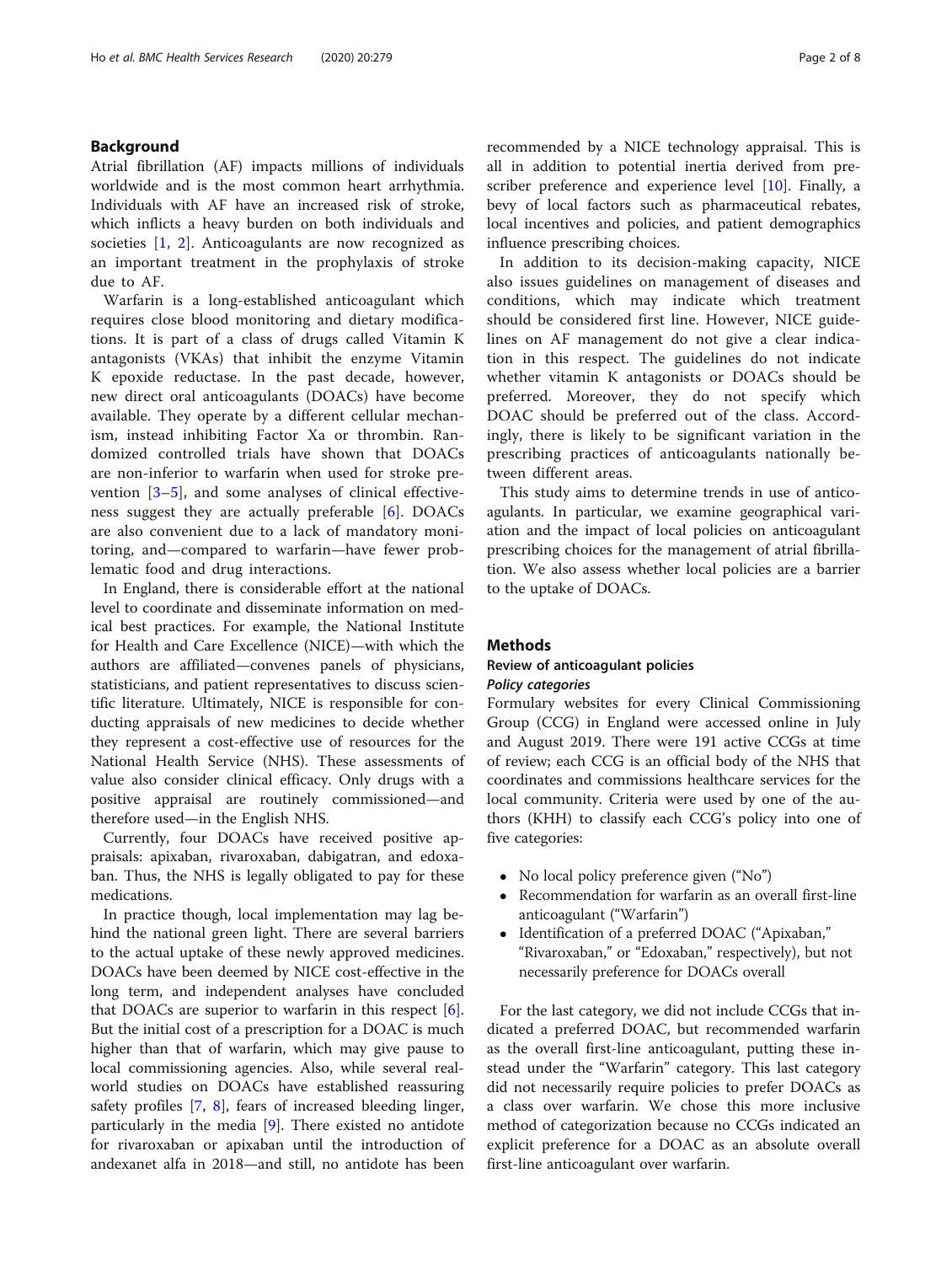<span id="page-2-0"></span>Local policies were categorized using a strict set of requirements to reduce subjectivity. The format of the formularies was conducive to this approach, as policies tended to be clearly flagged using certain phrases.

1. We assigned a category only to policies that were publically accessible online in a CCG's official primary care formulary.

We required that polices were either directly written on the formulary webpage, or included in policy documents linked on the webpage. The formulary for each CCG was identified by Google searches or browsing on the CCG website. In a few ambiguous cases, confirmation was obtained directly from the CCG through freedom of information requests.

We chose to focus on public formularies to maintain consistency while maximizing the CCGs included in the study. Moreover, CCGs often integrate these public formularies into the clinical information systems used in primary care, which can display real-time suggestions of preferred medications to guide decision-making by prescribers [\[11](#page-7-0)].

- 2. We looked for the words "first line," "preferred," or "recommended" to describe anticoagulant use, or anticoagulation for atrial fibrillation. If a policy existed but none of these phrases were used, we categorized the policy as having "No" recommendation.
- 3. We excluded and did not categorize CCGs that relied only on "traffic light" lists, or CCGs that had no formularies altogether. "Traffic light" lists only provided guidance on prescribing responsibilities, such as whether a medication could be initiated in primary care or secondary care.
- 4. We did not categorize recommendations that were specified to apply only to hospitals (secondary care) or for other indications such as deep-vein thrombosis.
- 5. We only considered information on the formulary to be a recommendation if one or two, but not three or more anticoagulants were singled out. If a policy existed but recommended three or more anticoagulants, we categorized it as having "No" recommendation.

# Secondary analysis of prescribing data

The data included all prescriptions of apixaban, rivaroxaban, edoxaban, dabigatran, and warfarin written by NHS general practices in England from January 2014 to August 2019. This information was published by the NHS Business Services Authority in the ePACT2 database and was accessed in November 2019. The data was aggregated at the CCG level on a monthly basis.

We used descriptive statistics to examine national trends and variation in anticoagulant use, and to present a graph of policies.

To analyze the association between prescribing policy and actual outcome, we cross-tabulated prescribing policy and ePACT2 anticoagulant prescribing data. We constructed tables that compared local policies against prescriptions measured in Daily Defined Doses (DDD). This is a standardized amount of medication defined by the WHO to be the average maintenance dose per day for an adult [\[12\]](#page-7-0). In this case, the DDD were calibrated based on an indication of AF.

This data was all analyzed with chi-square analysis, which yielded  $p$  values that indicated the statistical significance of any differences. To assay not just statistical significance but practical relevance, we then used Cramér's V to assess the strength of association between policies and actual prescribing data.

## Results

Nationally, prescribing of DOACs steadily increased from 9% of all anticoagulants in 2014 to 74% in 2019. That of warfarin declined from 91 to 26%. Figure 1 shows these national trends measured in millions of DDD in each month-long reporting period from January 2014 to August 2019. Apixaban and rivaroxaban were the most commonly used DOACs, with 11.6 million and 10.0 million doses respectively in the last reporting month, compared with warfarin's 8.7 million. Prescribing for dabigatran was relatively constant around 1 million DDD per month. Edoxaban prescribing was low, but

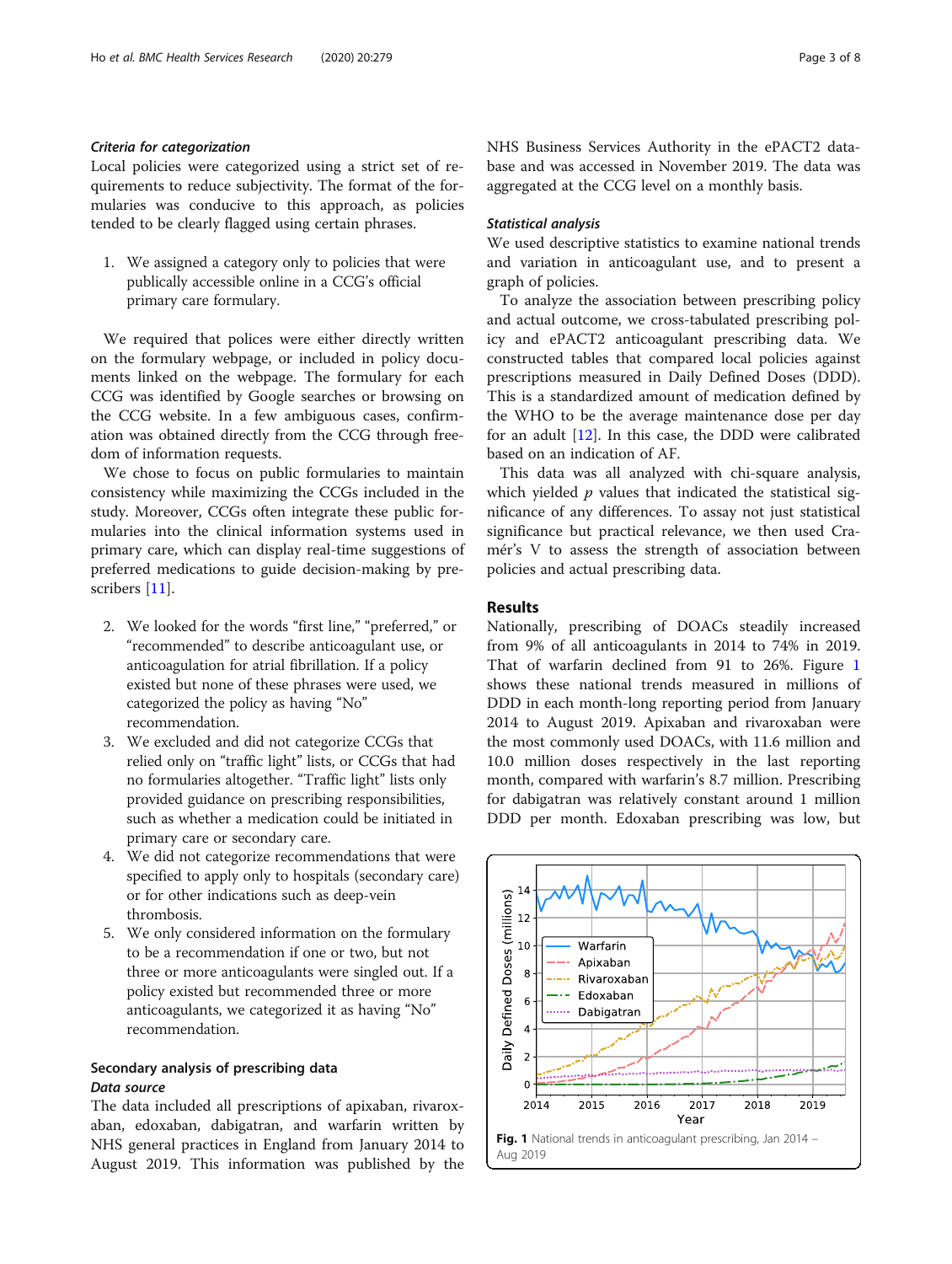<span id="page-3-0"></span>climbed steadily starting in early 2017, representing an entry point later than the other anticoagulants.

Overall, total anticoagulant prescribing nearly doubled during the period examined, from 15.0 million doses in January 2014 to 33.0 million doses in August 2019.

Despite a clear national shift toward DOACs, a different picture emerged when examining prescribing in individual CCGs. Figure 2 shows a histogram of the percentage DOACs out of total anticoagulants at the CCG level. We used only the last year of prescribing data accessed to reflect more current practices in anticoagulation. While the Blackpool CCG only used DOACs for 53.0% of anticoagulant prescriptions, this proportion reached as high as 99.5% in the Heywood, Middleton, and Rochdale CCG in the time period examined. The mean was 69.8% (SD = 6.6%).

To study possible reasons for the variation in DOAC use, we looked at local policies. Policy categories were assigned to 171 CCGs, which represented 89.5% of recently active reporting CCGs during July and August 2019. Reporting CCGs included any CCG that submitted data on anticoagulant items during this time. The number of unique reporting CCGs from the entire period Jan 2014 – August 2019 was much higher, at 221. This included now-defunct CCGs that since merged into entities listed under other names. The 10.5% we excluded were CCGs where we were unable to find an official online formulary, often because that CCG did not use a formulary.

The review revealed that, of 171 CCGs classified, most (72.5%) did not specify any prescribing recommendations ("No"). Of the 47 CCGs that did specify recommendations, the majority (59.6%) recommended warfarin as an overall first-line treatment for anticoagulation



Table 1 Distribution of anticoagulant policies adopted by CCGs

| Recommendation | Number of CCGs |
|----------------|----------------|
| <b>No</b>      | 124            |
| Warfarin       | 28             |
| Rivaroxaban    | 8              |
| Edoxaban       | 6              |
| Apixaban       | 5              |
| Total          | 171            |
|                |                |

For policies accessed July – Aug 2019

(Table 1). The next most common category was "Rivaroxaban," which represented 17.0% of all recommendations and 8 CCGs. This was followed by "Edoxaban" with 12.8% of recommendations (6 CCGs) and "Apixaban" with 10.6% of recommendations (5 CCGs). Note that here we refer to categories defined previously for the purposes of this study. For example, "Rivaroxaban" denotes CCGs that specified rivaroxaban as a first-line DOAC, but not necessarily as an overall first-line anticoagulant.

We then studied the correlation between local policies, as categorized above, and actual prescribing data. This comparison is shown graphically in Fig. [3.](#page-4-0) Each column represents a category of policies, and the colored bars above show pooled prescribing data in all CCGs bearing that policy from July to August 2019. The policy categorizations and prescribing data came from the same twomonth time period.

We made two types of comparisons:

- 1. Prescriptions for warfarin vs. DOACs, for local policy categories "No" vs. "Warfarin" vs. any DOAC ("Edoxaban" + "Rivaroxaban" + "Apixaban") (3 × 2 table)
- 2. Prescriptions for apixaban vs. all other DOACs, for local policy categories "Apixaban" vs. all other DOACs ("Edoxaban" + "Rivaroxaban")  $(2 \times 2 \text{ table})$ 
	- a. Repeated considering rivaroxaban
	- b. Repeated considering edoxaban

The results of the first comparison are shown in Table [2](#page-4-0). There was a statistically significant difference in choice between warfarin and DOACs depending on whether the local CCG had no recommendation ("No"), recommended warfarin outright ("Warfarin"), or specified a preferred DOAC ("Apixaban," "Rivaroxaban," "Edoxaban," pooled). The  $p$  value was < 0.005. Cramér's V for this  $3 \times 2$  table was 0.013, representing a negligible effect size. Cramér's V ranges from 0 to 1 with larger values showing a stronger association between variables, and corrects for sample size differences. Graphically, the blue bar representing warfarin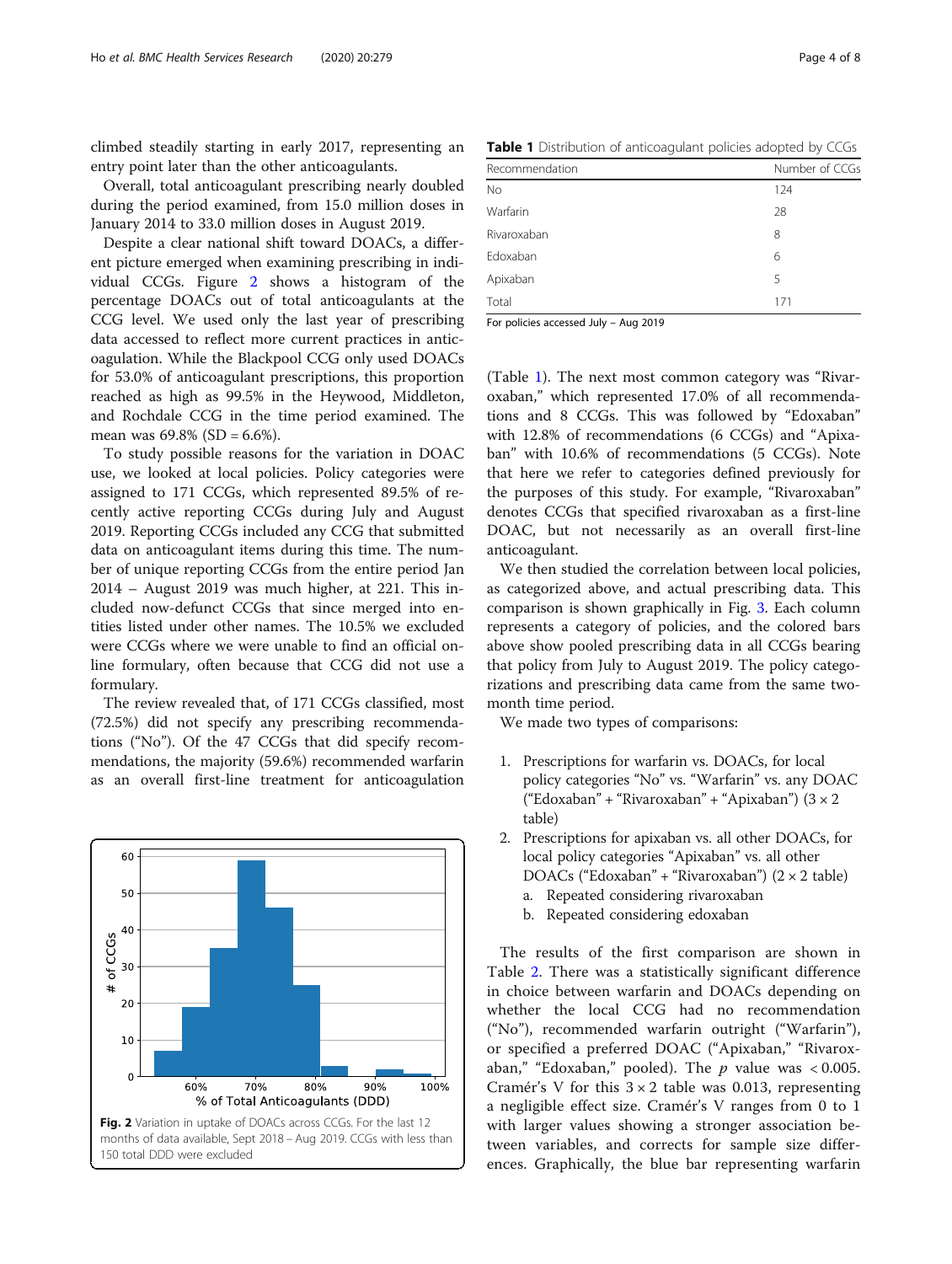<span id="page-4-0"></span>

prescriptions was relatively constant between all five categories (Fig. 3).

Table [3](#page-5-0) shows the results of statistical analysis preformed on three separate  $2 \times 2$  contingency tables. Each  $2 \times 2$  table corresponds to a comparison involving rivaroxaban, apixaban, or edoxaban. The purpose of each comparison was to ascertain whether recommending an individual DOAC actually correlated with prescribing preference over alternatives within the same class. For example, rivaroxaban prescriptions were compared to non-rivaroxaban DOAC prescriptions (denoted by the "Other DOAC" column) under two conditions: first in CCGs that recommended rivaroxaban ("Rivaroxaban"), and second in CCGs that recommended another DOAC ("Edoxaban" or "Apixaban", denoted by the "Other DOAC" row). This was repeated for apixaban and edoxaban. Each  $2 \times 2$  table investigates whether prescribing of a given DOAC meaningfully differs between CCGs either recommending it or not.

All three  $p$  values obtained were very small, less than  $\lt$ 0.005. However, in contrast to Table 2, there were moderately high values for Cramer's V. For rivaroxaban, apixaban,

**Table 2** Association between local prescribing policy and prescribing of warfarin vs. DOACs

|                   | Prescriptions (DDD) (millions) |                    | p value | Cramér's V |
|-------------------|--------------------------------|--------------------|---------|------------|
| Local policy      | Warfarin                       | DOACs <sup>b</sup> |         |            |
| No                | 11.154                         | 31.092             | < 0.005 | 0.013      |
| Warfarin          | 2.431                          | 6.644              |         |            |
| DOAC <sup>a</sup> | 1 3 7 4                        | 4.205              |         |            |

For policies accessed July – Aug 2019, and prescribing data spanning the same period

<sup>a</sup>lncludes the categories "Apixaban," "Rivaroxaban," "Edoxaban"<br><sup>b</sup>includes prescriptions of all DOACs: apixaban, rivaroxaban, edo

<sup>b</sup>Includes prescriptions of all DOACs: apixaban, rivaroxaban, edoxaban, and dabigatran

and edoxaban, we obtained 0.249, 0.268, and 0.377 respectively. This denoted a moderate association between policy and prescribing when looking at individual DOAC choice, with the highest association found for edoxaban.

### **Discussion**

Stroke is costly for both individuals and societies. In 2016, 5.5 million people worldwide died from a stroke [[13\]](#page-7-0). Of survivors, approximately 20% are unable to walk without full physical assistance [\[14](#page-7-0)], and 20% experience language impairments [\[15](#page-7-0)]. In the U.K., health and social care spending amounted to £46,039 per patient in the 5 years post-stroke [\[16](#page-7-0)].

Encouraging proper anticoagulation therapy is thus an essential cornerstone of preventive strategy. Given the importance of anticoagulation in public health, this study attempted to characterize and investigate trends in prescribing at both a local and national level. Nationally, use of DOACs increased dramatically from 9 to 74% of anticoagulants in just 5 years, while prescriptions for warfarin fell. This trend could suggest a substitution effect wherein patients on warfarin are switched to DOACs. However, there was also near-doubling of total anticoagulant prescriptions from 2014 to 2019. This suggests that the increase in DOACs could also be driven by an initiation of new patients on the medication, not just switching of existing patients. This is consistent with findings that rate of DOAC initiation has increased in recent years compared to a drop in initiation of VKAs [[17\]](#page-7-0).

Certainly, the choice between DOACs and VKAs is an area of active clinical research [[3](#page-6-0)–[5,](#page-6-0) [7](#page-7-0), [8](#page-7-0), [18\]](#page-7-0). However, to translate any research findings into real-world implementation, it is crucial to understand the variety of factors that drive local decision-making. There was wide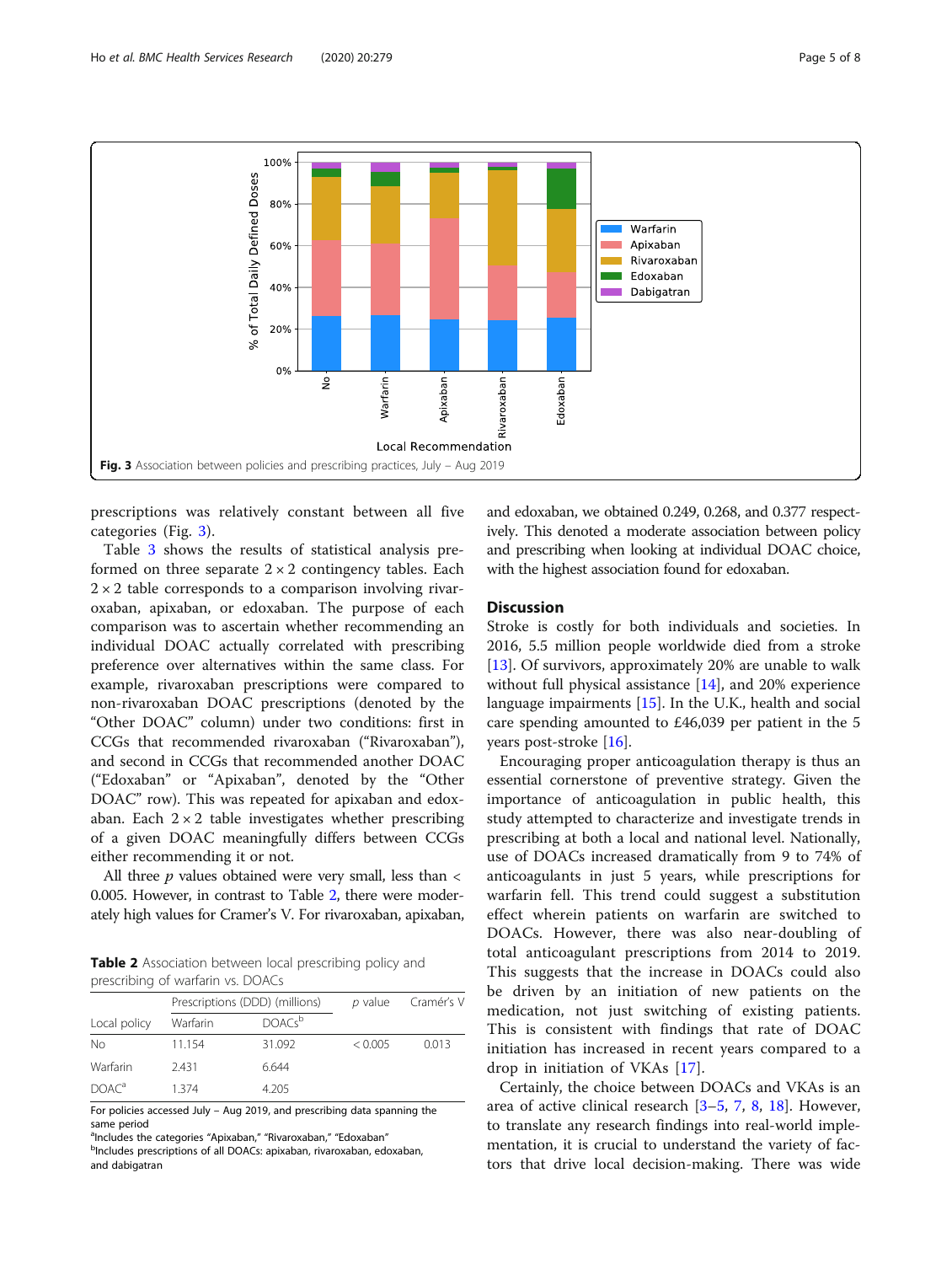|                   |                         | Prescriptions (DDD) (millions) |                         | $p$ value | Cramér's V |
|-------------------|-------------------------|--------------------------------|-------------------------|-----------|------------|
| Local DOAC Policy |                         | Recommended DOAC               | Other DOAC <sup>b</sup> |           |            |
| Rivaroxaban       | Rivaroxaban             | 1.291                          | 0.843                   | < 0.005   | 0.249      |
|                   | Other DOAC <sup>a</sup> | 0.738                          | 1.333                   |           |            |
| Apixaban          | Apixaban                | 0.609                          | 0.339                   | < 0.005   | 0.268      |
|                   | Other DOAC <sup>a</sup> | 1.068                          | 2.189                   |           |            |
| Edoxaban          | Edoxaban                | 0.290                          | 0.833                   | < 0.005   | 0.377      |
|                   | Other DOAC <sup>a</sup> | 0.066                          | 3.016                   |           |            |

<span id="page-5-0"></span>Table 3 Association between local DOAC preference and prescribing of DOACs

For policies accessed July – Aug 2019, and prescribing data spanning the same period

<sup>a</sup>Includes the two other categories from the set {"Rivaroxaban," "Apixaban," "Edoxaban"} besides the one being considered

<sup>b</sup>Includes pooled prescriptions of three DOACs from the set {rivaroxaban, apixaban, edoxaban, dabigatran} besides the one being considered

variation in trends at the local level, with DOAC uptake ranging from 53.0 to 99.4% in different CCGs. Although patient demographics must play a role in this discrepancy, countless other factors could be at play. For example, knowledge of favorable clinical trial results involving DOACs could sway physician preferences. There may be local financial incentives for either DOAC prescription [[19](#page-7-0)] or warfarin monitoring [\[20\]](#page-7-0), and pharmaceutical companies may provide local rebates that make certain anticoagulants much more cost-effective [[21\]](#page-7-0). There may be carryover from secondary care. Since NICE does not recommend any anticoagulant as first-line, local recommendations may influence prescribers.

We characterized this last correlation between local policies and local prescribing practices. There was negligible correlation (Cramér's  $V = 0.013$ ) between type of local policy (no recommendation, warfarin first-line, or identification of a preferred DOAC) and class of anticoagulant prescriptions (DOAC or VKA). However, within the category of DOACs, local policies showed a moderate association with choice of individual DOAC. The Cramér's V value was 0.249, 0.268, and 0.377 for rivaroxaban, apixaban, and edoxaban respectively.

There were significant  $p$  values for all comparisons. However, a large number of observations—DDD values in the millions—mean even very small differences will yield p values suggesting statistical significance. In this case, measures of strength of association, such as Cramér's V, are more practically relevant [\[22](#page-7-0)].

The results suggest that local anticoagulation recommendations do not influence choices between DOACs and VKAs, but play an important role in determining choice of specific DOAC.

This interpretation makes sense because DOACs and VKAs are very different, while individual DOACs are more similar to each other. For example, warfarin interacts with a number of foods and medications, including cranberries, alcohol, many antibiotics, and ibuprofen. DOACs have few interactions. Warfarin requires routine blood monitoring, while DOACs do not. Only warfarin

is recommended for the treatment of patients with valvular atrial fibrillation, defined as the presence of moderate-to-severe mitral stenosis or a mechanical heart valve [\[23,](#page-7-0) [24\]](#page-7-0). The upfront cost of the two drugs is vastly different. Under drug tariff prices in the British National Formulary published by NICE and accessed in October 2019, 4 weeks of the DDD for warfarin cost £1.28. Meanwhile, the cost for 4 weeks of apixaban, rivaroxaban, edoxaban, or dabigatran was £53.20, £50.40, £49.00, or £47.60, respectively.

These differences between DOACs and VKAs impact financing, patient choice, and medical considerations, which may be the main determinants in prescribing choices rather than local policy recommendations. For instance, a Canadian survey showed that food-drug interactions were the single most important attribute in patients' anticoagulation preferences [[25\]](#page-7-0). However, local recommendations that differentiate between the lessdistinguishable DOACs may be perceived as more helpful by prescribers. This may be especially true in cases where the recommendations provide genuine insight into unique local conditions, such as a rebate received by the CCG that makes one DOAC comparatively cheaper. This is known to be the case for edoxaban wherein a manufacturer rebate program cuts the perpack price by 29%  $[21]$ . This may account for the relatively strong association between policy and practice for edoxaban, for which we found a Cramér's V value 0.109 greater than the next strongest association.

Although there were relatively strong associations between anticoagulant prescribing and certain policies where they existed, our review of these policies on public formularies revealed that 72.5% of CCGs did not have any such policies in place. This—along with the negligible association found between policies and prescribing of warfarin vs DOACs—suggests that local policies cannot fully explain the geographical variation in prescribing shown by Fig. [2](#page-3-0), or the dramatic shift in anticoagulant use shown in Fig. [1.](#page-2-0)

Although existing studies have explored national trends and local variation in anticoagulation for patients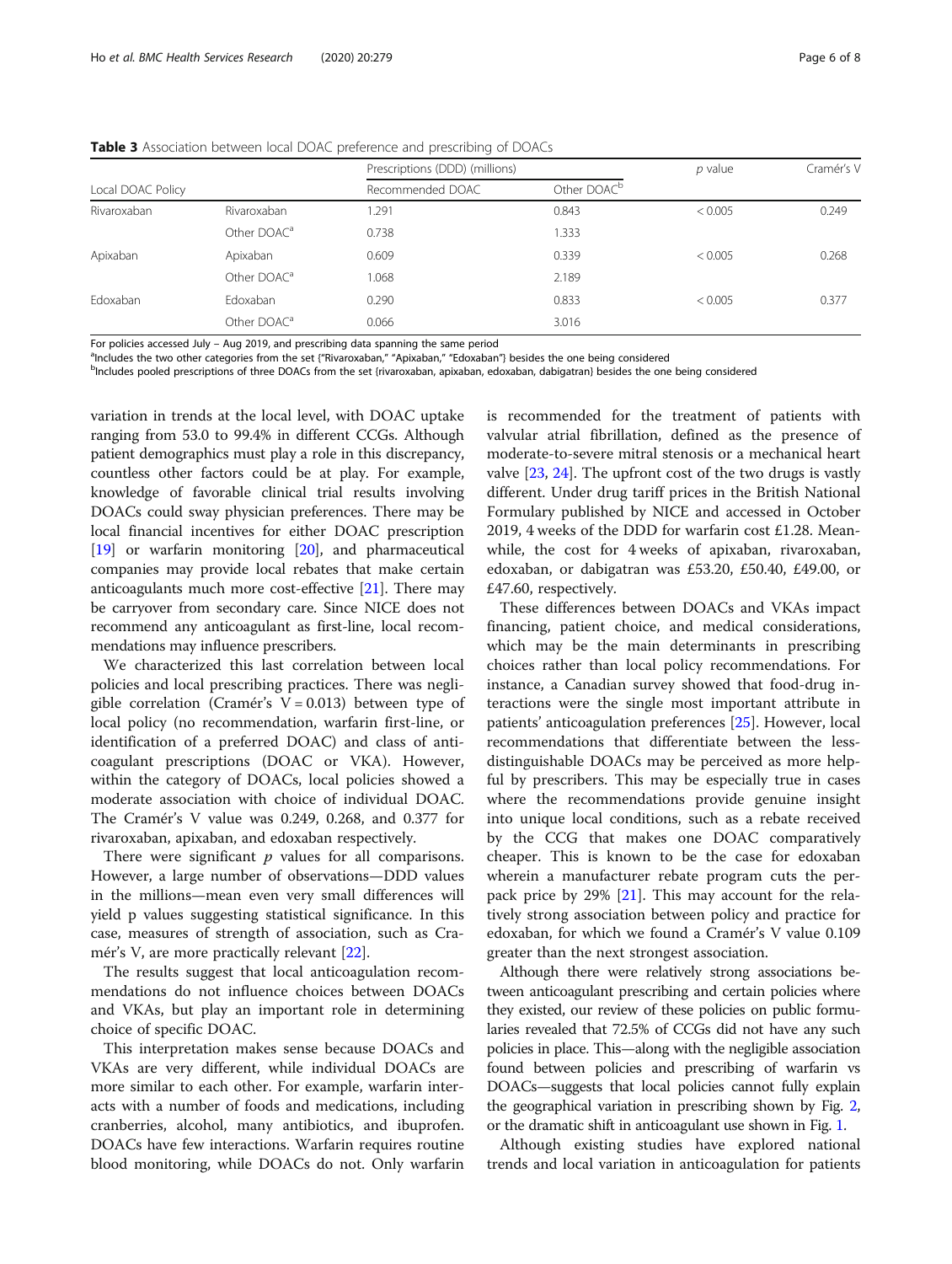<span id="page-6-0"></span>with atrial fibrillation [\[7](#page-7-0), [17,](#page-7-0) [26](#page-7-0)–[28](#page-7-0)], this study represents the first comprehensive review of local anticoagulation policies in England. Other studies use dedicated primary care databanks that contain more patient-level data, while we use national NHS prescribing data aggregated by CCG. The ePACT2 database does not include indications. Still, previous studies in U.K. primary care found the majority of patients prescribed anticoagulants have an indication of AF rather than venous thromboembolism (VTE), the next most common indication [[17\]](#page-7-0). Patients on anticoagulation for AF typically have a longer median treatment time than those with VTE [\[7](#page-7-0)], which means more doses. It is reasonable to assume that the main driver of anticoagulant doses in our data is AF. This lack of granular patient-level data represents a trade-off with the wide coverage of the data. Our review of policies was comprehensive, classifying 89.5% of currently active CCG that reported data during the time period studied.

However, a limitation is that our review of local policies only captured a snapshot at one point in time. Although we used prescribing data from July and August 2019 that roughly coincided with data collection on policies during the same period, we could not ensure that these policies remained in effect during the entire twomonth period. Another limitation is that the study is purely observational. We can draw conclusions about correlation but not causation. Moreover, we could not differentiate between existing patients and new patients. Perhaps the association between policy and prescribing practice is driven by initiating many new patients on the recommended DOAC, but existing patients are not being switched. In this case, our results may simply be reflective of local AF screening campaigns that recruit large numbers of new patients. The finding that local policy correlates with DOAC choice may only translate over to cases where the number of new patients shows robust growth. This represents a barrier to uptake that policymakers should consider.

Our results indicate that in the majority of CCGs, local policies as they are currently implemented do not drive choice of anticoagulant for atrial fibrillation. Future research should aim to characterize the complex influence of other possible factors, including financial and structural features of local healthcare economies.

## Conclusions

In order to effectively encourage adoption of clinically robust, cost-efficient therapeutics, it is worthwhile for national policymakers and researchers to understand the complex factors driving local prescribing choices. This study investigates one such factor in the case of anticoagulation for atrial fibrillation: local policies. A review of policies in England and analysis of corresponding

prescribing data revealed that local recommendations are indeed moderately correlated with choices between individual DOACs. However, they do not drive national trends or variation in prescribing of different classes of anticoagulants (DOAC vs VKA). Our study provides insight into the implementation of national healthcare initiatives in local systems.

#### Abbreviations

CCG: Clinical Commissioning Group; DDD: Defined daily dose; DOAC: Direct oral anticoagulant; ePACT2: Electronic Prescribing Analysis and Cost 2; NHS: National Health Service; NICE: National Institute for Health and Care Excellence; NOAC: Non-vitamin K antagonist oral anticoagulant; VKA: Vitamin K antagonist

#### Acknowledgements

We thank D. Moran for assistance in data acquisition.

#### Authors' contributions

KHH designed the study with GL and MvH providing guidance. KHH conducted the review, analyzed the data, and wrote the manuscript. GL and MvH edited the manuscript. All authors contributed to discussion of the results. All authors read and approved the final manuscript.

#### Funding

This work was supported in part by funding from the Harvard Global Health Institute (KHH). The funder had no role in study design, data collection and analysis, decision to publish, or preparation of the manuscript.

#### Availability of data and materials

All data generated and analyzed in this study's review of local policies and analysis of prescribing data is available from the corresponding author on reasonable request.

#### Ethics approval and consent to participate

Not applicable. The prescribing analysis included only data aggregated by large geographical areas, and the review of local policies did not include any human data. The NHS Business Services Authority granted permission to access the ePACT2 data.

#### Consent for publication

Not applicable

#### Competing interests

GL is the Deputy Chief Executive at the National Institute for Health and Care Excellence. MvH was a clinical fellow at NICE, and KHH was a summer intern at NICE.

### Received: 30 November 2019 Accepted: 28 February 2020 Published online: 03 April 2020

#### References

- 1. CDA W. The impact of stroke. Br Med Bull. 2000;56(2):275–86. Available from. [https://doi.org/10.1258/0007142001903120.](https://doi.org/10.1258/0007142001903120)
- 2. Jennum P, Iversen HK, Ibsen R, Kjellberg J. Cost of stroke: a controlled national study evaluating societal effects on patients and their partners. BMC Health Serv Res. 2015;15(1):466. <https://doi.org/10.1186/s12913-015-1100-0>.
- Patel MR, Mahaffey KW, Garg J, Pan G, Singer DE, Hacke W, et al. Rivaroxaban versus Warfarin in Nonvalvular Atrial Fibrillation. N Engl J Med. 2011;365(10):883–91. Massachusetts Medical Society. [https://doi.org/10.1056/](https://doi.org/10.1056/NEJMoa1009638) [NEJMoa1009638](https://doi.org/10.1056/NEJMoa1009638).
- 4. Giugliano RP, Ruff CT, Braunwald E, Murphy SA, Wiviott SD, Halperin JL, et al. Edoxaban versus Warfarin in Patients with Atrial Fibrillation. N Engl J Med. 2013;369(22):2093–104. Massachusetts Medical Society. [https://doi.org/10.](https://doi.org/10.1056/NEJMoa1310907) [1056/NEJMoa1310907](https://doi.org/10.1056/NEJMoa1310907).
- 5. Granger CB, Alexander JH, McMurray JJV, Lopes RD, Hylek EM, Hanna M, et al. Apixaban versus Warfarin in Patients with Atrial Fibrillation. N Engl J Med. 2011;365(11):981–92. Massachusetts Medical Society. [https://doi.org/10.](https://doi.org/10.1056/NEJMoa1107039) [1056/NEJMoa1107039](https://doi.org/10.1056/NEJMoa1107039).